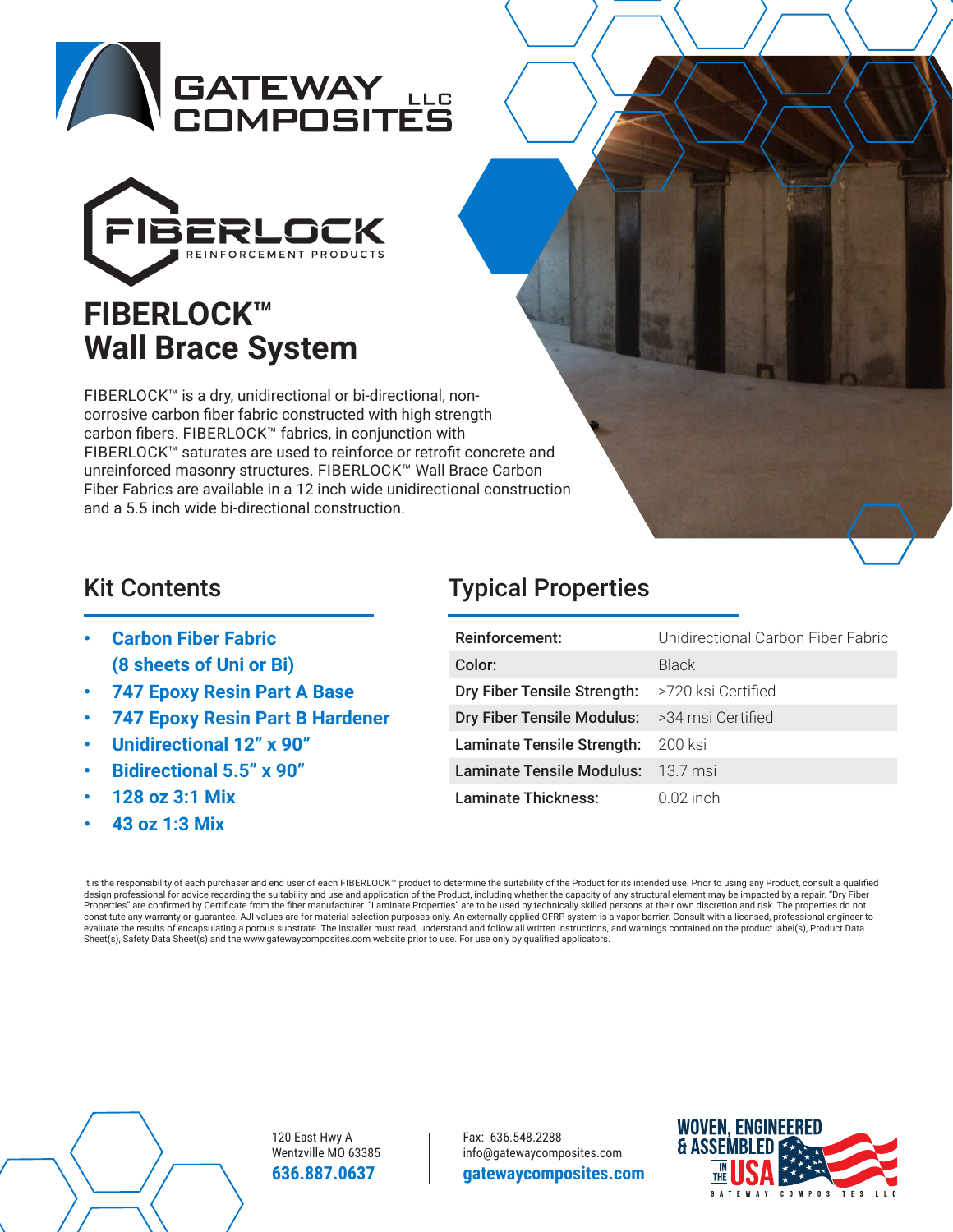#### Storage

Keep FIBERLOCK™ resin components tightly sealed in their original containers until ready for use. Store at 60-80°F to facilitate handling and workability. Properly stored, FIBERLOCK™ resin has a shelf life of 12 months. All resins should be conditioned to 70-75°F prior to use for best viscosity, application and wet out capability. Fabrics should be kept boxed or bagged and away from direct sunlight, moisture or dirt/dust.

# Surface Preparation

Concrete should be a minimum 50°F, adequately cured, possess adequate integrity and not be expelling excess water or hydration. A rule of thumb for cure of new concrete is 28 days cure at 70°F but that is not an assurance that the concrete has achieved adequate physical properties.

The prepared area should extend 2 inches (on all sides) beyond the width of the carbon fabric. In general, the surface must be dry, clean, free from dust, paint, coating, oil or dirt and free from frost. For bumps, fins and protrusions use hammer, sand blasting, pressure washing, shot blasting, grinding or other approved mechanical means to achieve an open-pore texture with a CSP (concrete surface profile) 3 or better per ICI Guideline 310.2R. Surface should be wiped with clean cloth after grinding, blasting, brushing surface to remove dust particles. Uneven surfaces (voids) and mortar joints must be filled with Gateway Composites 777 FIBERLOCK™ Epoxy Adhesive/Filler Compound. (2 part 1:1 mix ratio). 777 Filler Compound should be pressed into the voids/ cracks and feathered for smooth surface. A smooth surface is critical for fabric bonding. Uneven surface can result in voids between fabric and substrate which leads to premature delamination of composite.

#### Resin Mixing

Gateway Composites 747 FIBERLOCK™ Resin is a two part epoxy system with a mix ratio of 3:1 (3 parts base epoxy, 1 part hardener). Epoxies generate heat during mixing and curing cycle, components must be mixed accurately and completely. Use a measured mixing container and roller pan with a high surface to volume ratio that will help minimize heat generation. Mix and keep resins from direct sunlight. Mix using a slow speed paddle (Jiffy type) at 400 rpm for 3-5 minutes. When operating the mixer, avoid plunging it up and down in the bucket. This can fold air into the resin, which may cause bubbles to form in the coating after it has been applied. Be especially careful not to allow water to enter the mix. The working time for FIBERLOCK™ resin is 25-30 minutes at 70°F, mix only necessary amount to be applied within 30 minutes (15 oz Base Part A and 5 oz Hardener Part B for 8 ft of carbon fiber application). Working time will be longer at cooler temperatures and will be much shorter at higher temperatures.

### Application

Apply one coat of mixed FIBERLOCK™ resin to saturate and cover concrete (approx. 20 mil thickness) with ¼" nap roller. Make sure to cover complete application area (no dry concrete visible where carbon fiber will be applied, press roller firmly onto surface for good coverage). Place cut fabric piece against wall so fiber orientation is from top to bottom (vertical). Use hands to gently press fabric into resin for adhesion. Apply second coat of resin extending beyond dimensions of carbon fabric by 2 inches. Press firmly with roller keeping in same direction as fibers for maximum saturation and wet-out of fabric.

It is the responsibility of each purchaser and end user of each FIBERLOCK™ product to determine the suitability of the Product for its intended use. Prior to using any Product, consult a qualified design professional for advice regarding the suitability and use and application of the Product, including whether the capacity of any structural element may be impacted by a repair. "Dry Fiber Properties" are confirmed by Certificate from the fiber manufacturer. "Laminate Properties" are to be used by technically skilled persons at their own discretion and risk. The properties do not constitute any warranty or guarantee. AJI values are for material selection purposes only. An externally applied CFRP system is a vapor barrier. Consult with a licensed, professional engineer to evaluate the results of encapsulating a porous substrate. The installer must read, understand and follow all written instructions, and warnings contained on the product label(s), Product Data Sheet(s), Safety Data Sheet(s) and the www.gatewaycomposites.com website prior to use. For use only by qualified applicators.

120 East Hwy A Wentzville MO 63385 **636.887.0637** 

Fax: 636.548.2288 info@gatewaycomposites.com **gatewaycomposites.com**